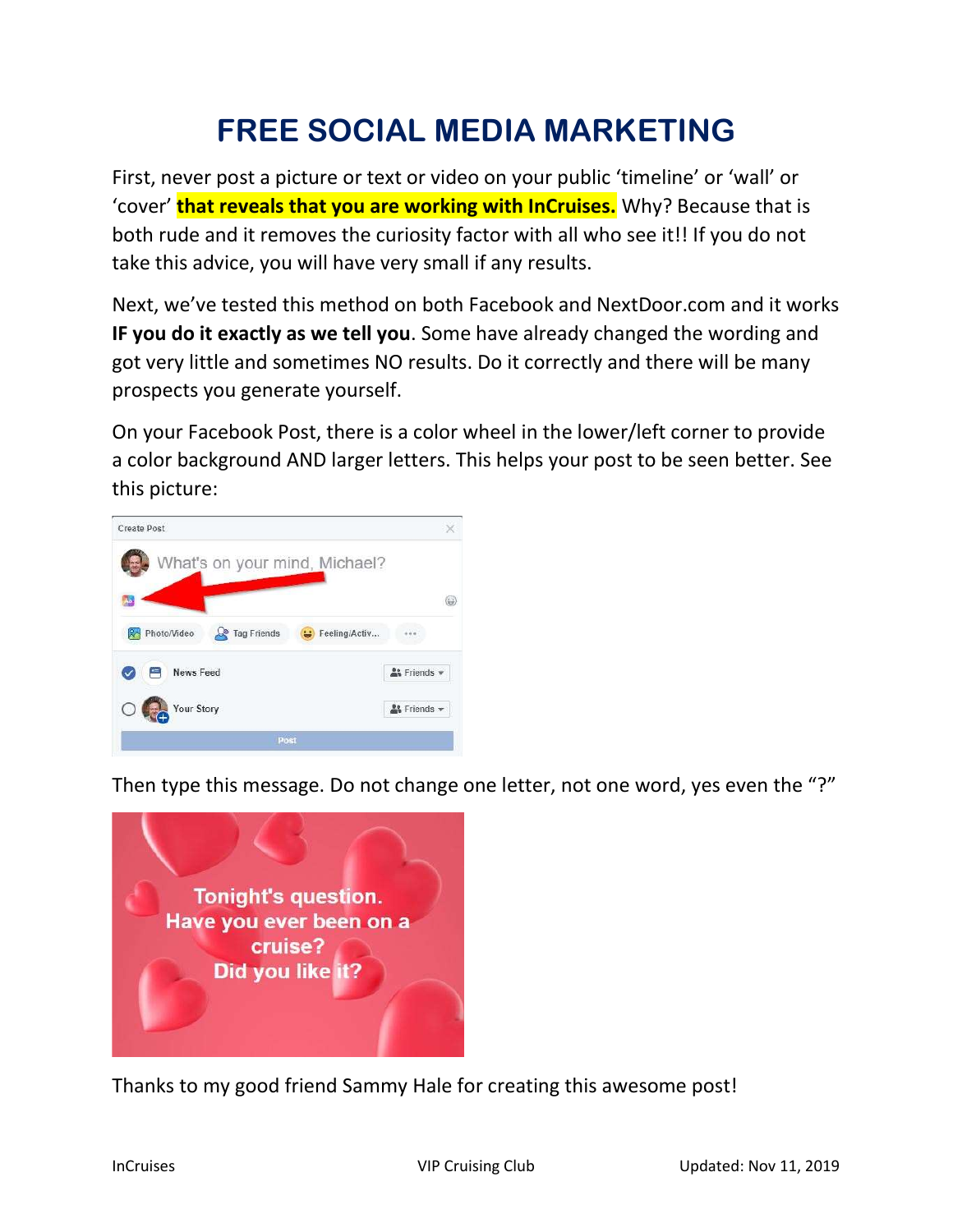Now if you don't see the "heart" background, that is ok. Just use a plain color or something simple (not a real 'busy' background making the text hard to read).

Let the replies begin. Negative comments can be deleted on Facebook by click the little dots to the right of their post and 'delete' or you can leave em alone if you want. I delete negative posts.

Most comments will be positive. Do **NOT** say "wanna go for free" and do not say "wanna get paid to cruise" and do not say "I can get you a lower price" etc. etc. – all of those are reducing your curiosity post to a solicitation and you'll scare people away from commenting!

Under each positive post, change up your comments something like …

- That sounds so fun
- How awesome
- That's on my bucket list
- I'd love to go there

etc. etc.

Why do this? FB loves conversations back and forth, (this is NOT necessary on Nextdoor.com) even more than FB likes comments, shares and likes. What this does is empower FB to share your post with MORE of your friends!!

Next, comment like above as they come in. But start private chats in 1-2 days.

Ok now it's been a few days (it can even be a week or more). Time to revisit and start PRIVATE CHAT in FB Messenger to them. So what do you say?

Question 1: Thanks for your post reply about your cruise to . What was the best part of your cruise?

Or **Alternate Question 1:** Thanks for your post reply that a cruise is on your Wish List (or Bucket List). Where would you go if you could afford the time and money for a cruise?

After they reply to Question 1, send Question 2 below

Question 2: May I ask where you bought your cruise ticket from?

The reason for Question 2 is that IF they are a "Travel Agent" you may want to IGNORE them (not reply any more to them) as most seem very arrogant.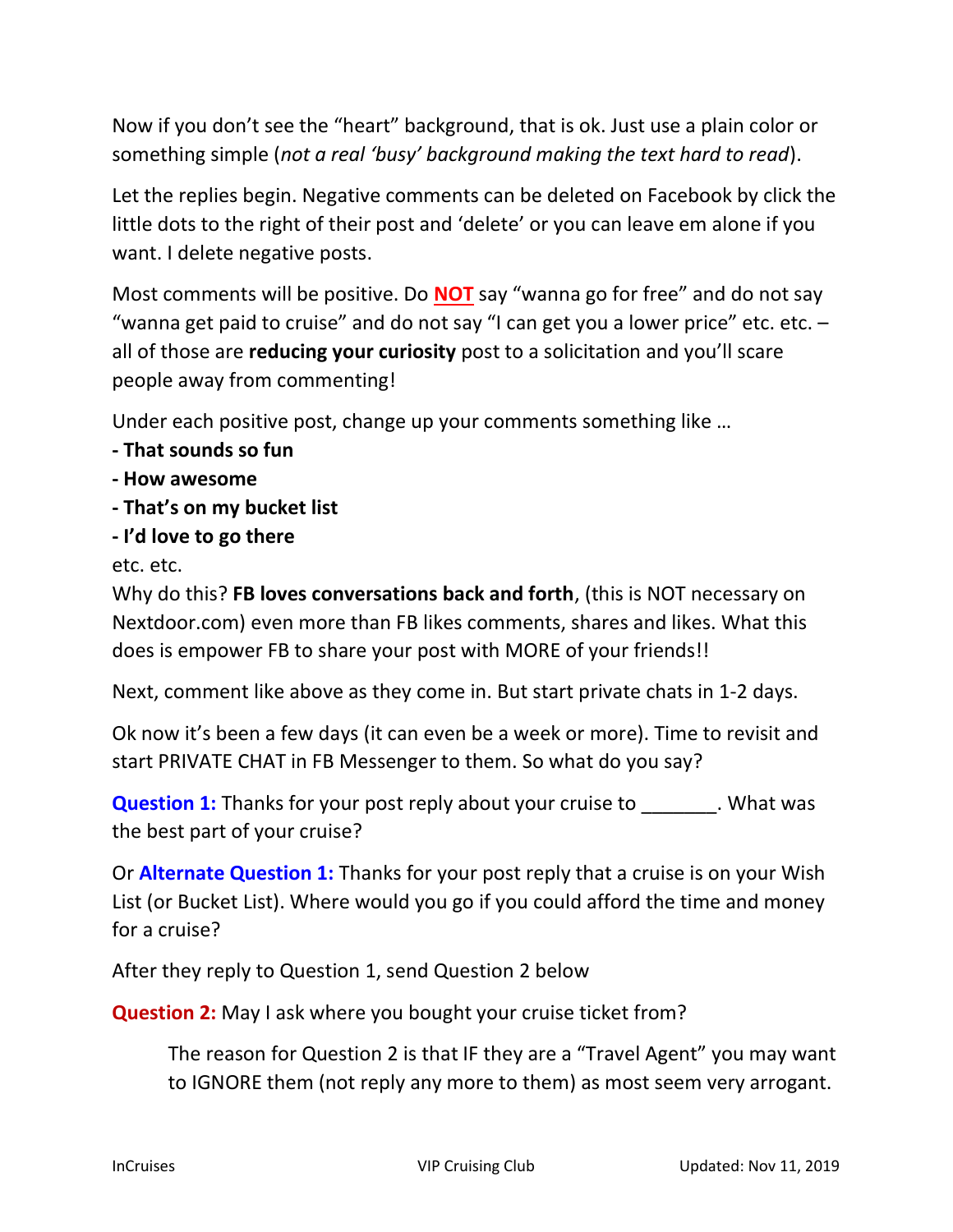But if you do want to engage in conversation with a Travel Agent about InCruises, I highly suggest you talk with someone in your upline support who has some experience with Travel Agents BEFORE you reply to a Travel Agent any further.

For those who are NOT Travel Agents, this is where you decide HOW you are going to further your conversation with them. I will list the ways below with the most effective being first and the least effective at the end. You decide.

- 1. VIDEO If you can make a video and post that in your reply, that's most effective. One of my partners (Dave) made an excellent video and it's a good example of what you might want to say too. https://rejoicing247.com/fbreply - please do not contact Dave, as he is busy building his business. NOTE: Your cell phone camera or a nice webcam make great videos.
- 2. PHONE That's great {firstname}, I'd like to ask you a cruise question. Here is MY phone number xxx-xxx-xxxx. I filter my calls, so what is Your Phone # so I don't miss your call?
- 3. AUDIO RECORDING If you cannot make a video, add an MP3 Voice Recorder app to your cell phone and make an MP3 audio recording and let them hear the same thing but with the excitement in your voice. I use an Android App called "Voice Recorder"
- 4. PRIVATE CHAT (or email) But if you cannot do a video, phone call or audio recording, then the printed message is next best.

## Suggestion printed message below:

"Thanks for your post on cruising. I love to cruise also. I thought you might be the kind of person who would be perfect for our Cruise Membership Club. We get the absolute lowest prices on earth for cruises – yes even cheaper than anything online or via a Travel Agent. If you're a frequent cruiser and get perks or upgrades, you still get those too. Oh and there is an optional program where you can cruise each year for free and get paid to refer others to the club – if you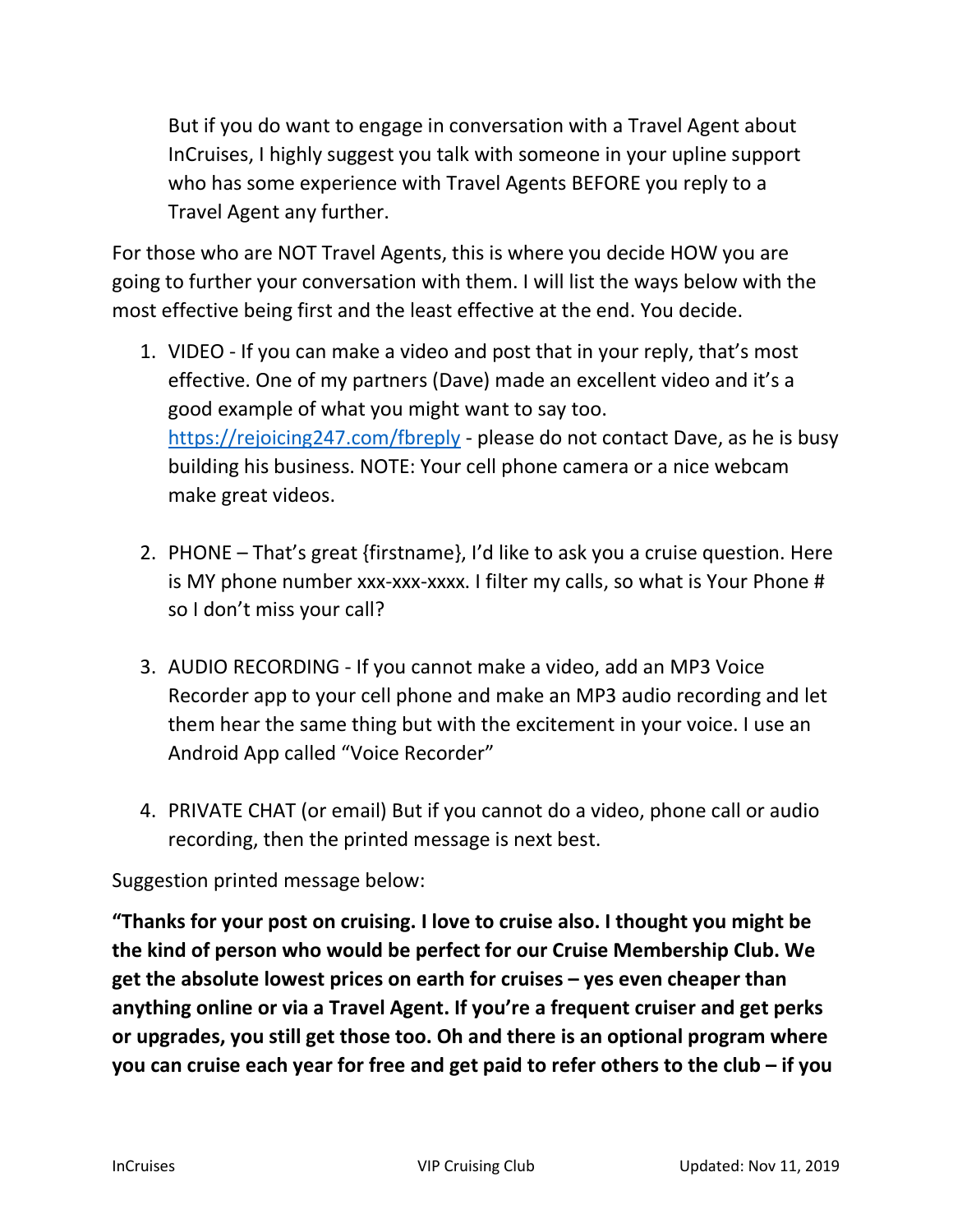## like that. I have a 3 min 50 sec video about it, and I'll include that link under this video. Let me know if you think I'm crazy or if you have any questions?"

When you do, send them your marketing website I created. The top video is 3 min 50 seconds. 99% of them will look at the rest of the page too. Make sure to include your phone number when you include the link and encourage them to call with you any questions. Ask them if it would be ok to receive their phone number to make sure they receive it and to answer any questions.

How do you get their phone number?

"Hey  $\equiv$  call me anytime at xxx-xxx-xxxx up until X-o'clock and I'll answer any questions. I get so many calls, I filter my calls – so if you could reply with your phone number, I'll not filter and send your call to voicemail."

Next, is the phone call. What do you say?

## NextDoor.com

The post on NextDoor does not have the color background, so we use the 'paper clip' icon to add a generic picture of a cruise ship:

Have you ever been on a Cruise Question: Have you ever been on a cruise? Did you like it?



1 day ago · 39 neighborhoods in General

 $\Box$  Reply